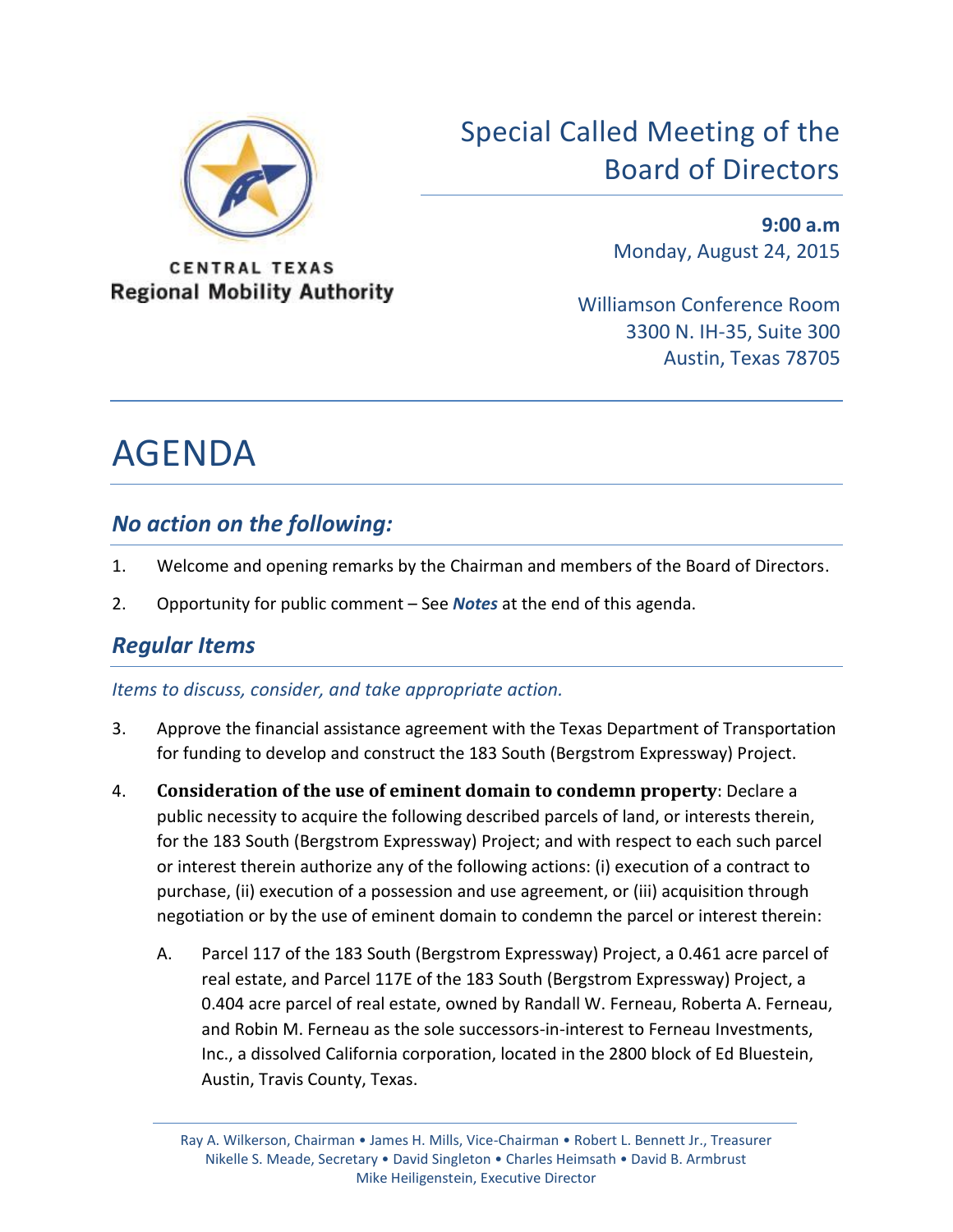- B. Parcel 131 of the 183 South (Bergstrom Expressway) Project, a 0.217 acre parcel of real estate owned by Ben Fuentes, Daniel C. Castro, Esther Nanez Ledesma, Edward Ledesma, Abel Ledesma, Tina Villareal, and Alfred Ledesma, located at 6501 Regiene Road, in the 3000 block of Ed Bluestein, Austin, Travis County, Texas.
- C. Parcel 132 of the 183 South (Bergstrom Expressway) Project, a 0.673 acre parcel of real estate owned by Brian Evans and Yoon Sin Kim, located at 6705 Regiene Road, Austin, Travis County, Texas.
- D. Parcel 155 of the 183 South (Bergstrom Expressway) Project, a 0.131 acre parcel of real estate owned by Sunbelt Cleveland Properties, L.P., located in the 2700 block of Howard Road, Austin, Travis County, Texas.
- E. Parcel 157 of the 183 South (Bergstrom Expressway) Project, a 0.163 acre parcel of real estate owned by William E. Selman, located in the 400 block of Bastrop Highway, Austin, Travis County, Texas.
- F. Parcel 158 of the 183 South (Bergstrom Expressway) Project, a 0.035 acre parcel of real estate owned by 422 Bastrop Hwy., Ltd., located at 436 Bastrop Highway, Austin, Travis County, Texas.

## *Executive Session*

*Under Chapter 551 of the Texas Government Code, the Board may recess into a closed meeting (an executive session) to deliberate any item on this agenda if the Chairman announces the item will be deliberated in executive session and identifies the section or sections of Chapter 551 that authorize meeting in executive session. A final action, decision, or vote on a matter deliberated in executive session will be made only after the Board reconvenes in an open meeting.*

*The Board may deliberate the following items in executive session if announced by the Chairman:*

- 5. Discuss acquisition of one or more parcels or interests in real property needed for the 183 South (Bergstrom Expressway) Project and related legal issues, including consideration of the use of eminent domain to condemn property, pursuant to §551.072 (Deliberation Regarding Real Property) and §551.071 (Consultation With Attorney).
- 6. Discuss legal issues related to claims by or against the Mobility Authority; pending or contemplated litigation and any related settlement offers; or other matters as authorized by §551.071 (Consultation With Attorney).
- 7. Discuss legal issues relating to procurement and financing of Mobility Authority transportation projects, as authorized by §551.071 (Consultation With Attorney).
- 8. Discuss personnel matters as authorized by §551.074 (Personnel Matters).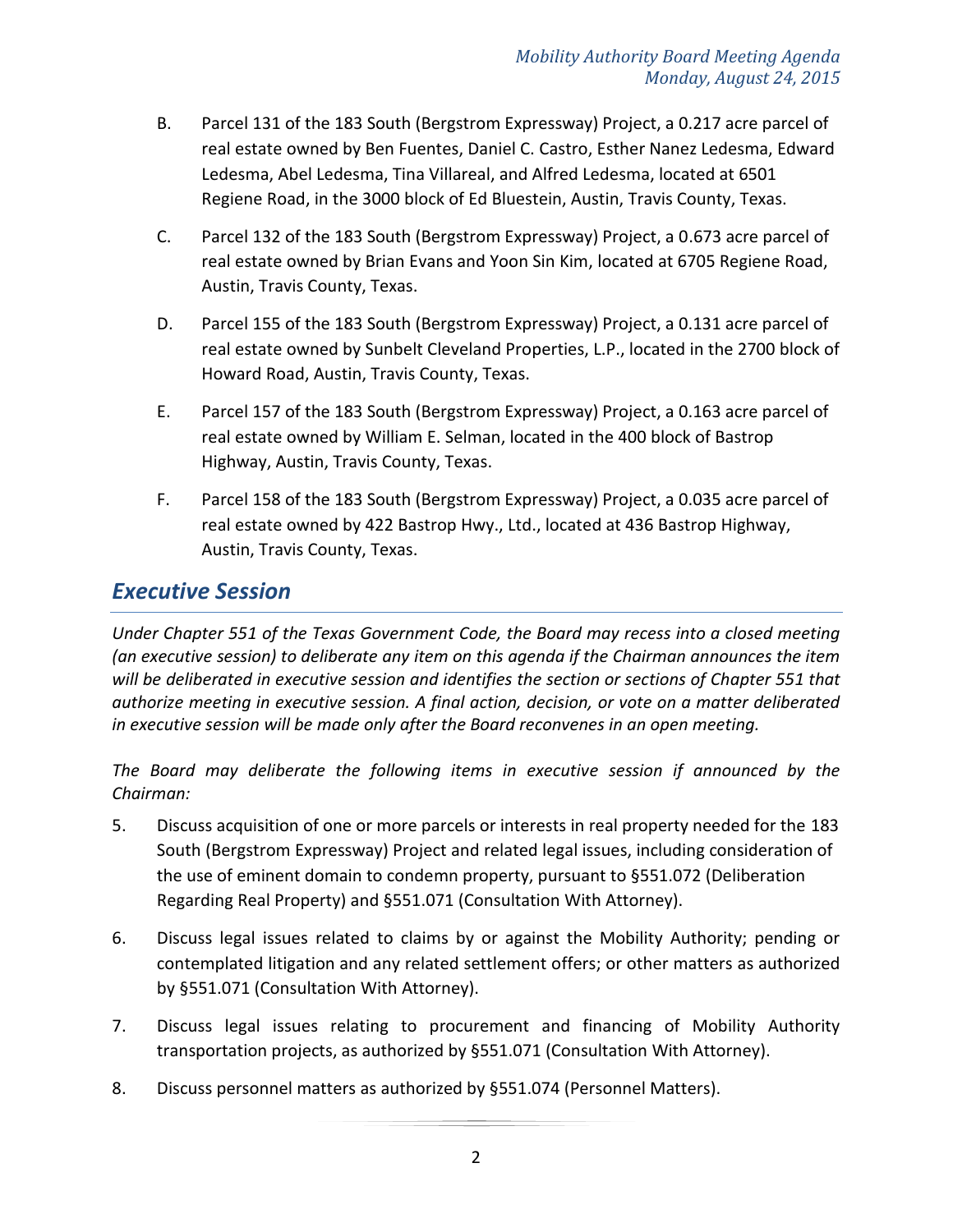#### 9. Adjourn Meeting.

#### *Notes*

*Opportunity for Public Comment.* At the beginning of the meeting, the Board provides a period of up to one hour for public comment on any matter subject to the Mobility Authority's jurisdiction. Each speaker is allowed a maximum of three minutes. A person who wishes to address the Board should sign the speaker registration sheet before the beginning of the public comment period. If a speaker's topic is not listed on this agenda, the Board may not deliberate the topic or question the speaker during the open comment period, but may direct staff to investigate the subject further or propose that an item be placed on a subsequent agenda for deliberation and possible action by the Board. The Board may not deliberate or act on an item that is not listed on this agenda.

*Public Comment on Agenda Items.* A member of the public may offer comments on a specific agenda item in open session if he or she signs the speaker registration sheet for that item before the Board's consideration of the item. The Chairman may limit the amount of time allowed for each speaker. Public comment unrelated to a specific agenda item must be offered during the open comment period.

*Meeting Procedures.* The order and numbering of agenda items are for ease of reference only. After the meeting is convened, the Chairman may rearrange the order in which agenda items are considered. The Board may consider items listed on the agenda in any order and at any time during the meeting.

*Participation by Telephone Conference Call.* One or more members of the Board of Directors may participate in this meeting through a telephone conference call, as authorized by Sec. 370.262, Texas Transportation Code (see below). Under that law, the board may hold an open or closed meeting by telephone conference call. Each portion of the meeting that is required to be open to the public shall be audible to the public at the meeting location and the audio will be digitally recorded. At the conclusion of the meeting, the digital recording of the meeting will be made available to the public.

#### **Sec. 370.262. MEETINGS BY TELEPHONE CONFERENCE CALL.**

(a) Chapter 551, Government Code, does not prohibit any open or closed meeting of the board, a committee of the board, or the staff, or any combination of the board or staff, from being held by telephone conference call. The board may hold an open or closed meeting by telephone conference call subject to the requirements of Sections 551.125(c)-(f), Government Code, but is not subject to the requirements of Subsection (b) of that section.

(b) A telephone conference call meeting is subject to the notice requirements applicable to other meetings.

(c) Notice of a telephone conference call meeting that by law must be open to the public must specify the location of the meeting. The location must be a conference room of the authority or other facility in a county of the authority that is accessible to the public.